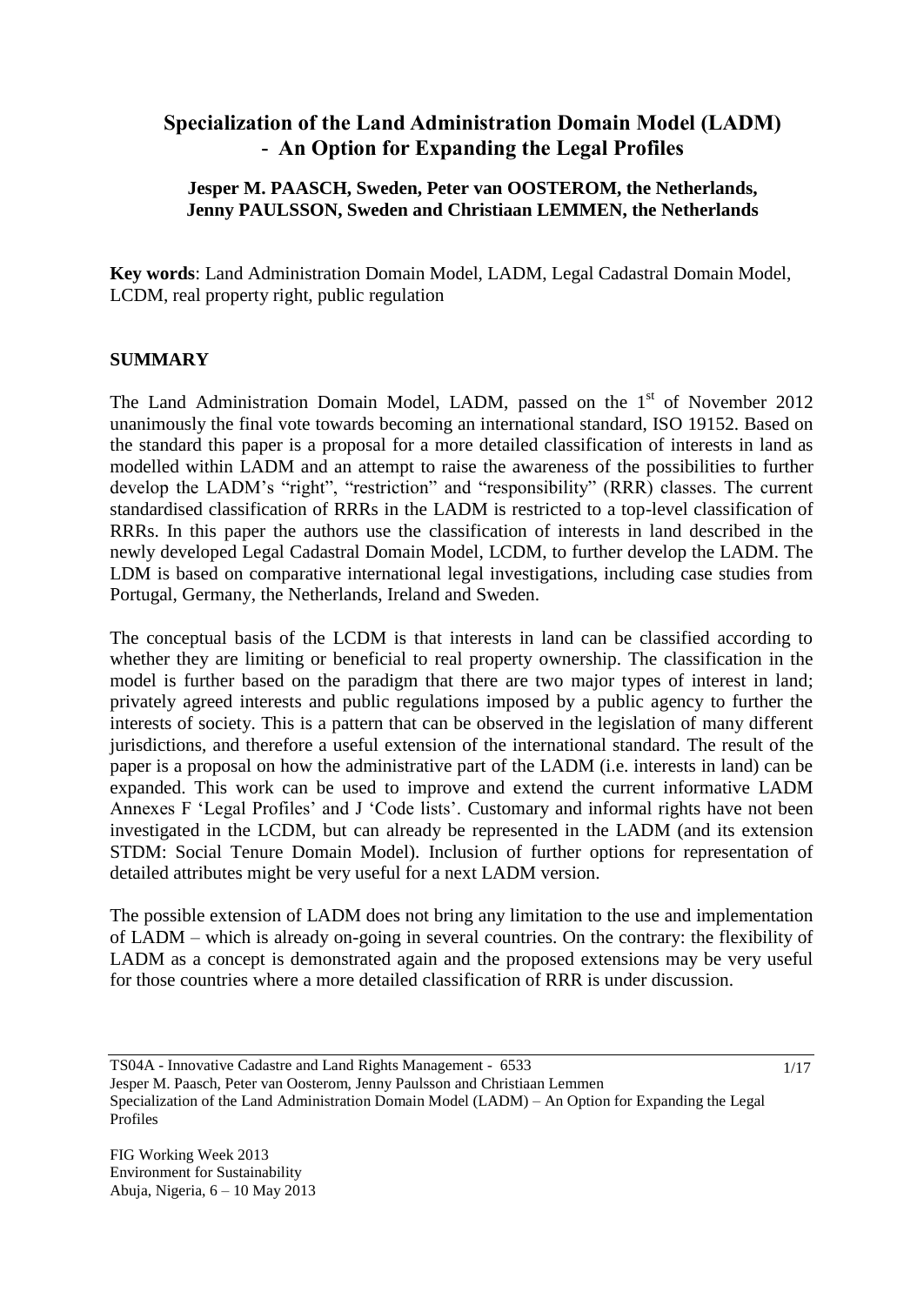# **Specialization of the Land Administration Domain Model (LADM) - An Option for Expanding the Legal Profiles**

## **Jesper M. PAASCH, Sweden, Peter van OOSTEROM, the Netherlands, Jenny PAULSSON, Sweden and Christiaan LEMMEN, the Netherlands**

# **1. INTRODUCTION**

This paper presents an expansion of the Land Administration Domain Model, LADM. The LADM is a conceptual model, providing a formal language for describing interests in land. The LADM on 1 November 2012 unanimously passed the final vote towards becoming an international standard, ISO 19152:2012 (ISO 2012). This is a big milestone for FIG; FIG submitted the proposal for the development of the LADM to ISO.

The paper discusses a proposal for a more detailed classification of interests in land than modelled in the current version of the LADM and is an attempt to raise the awareness of the possibilities to further develop the LADM"s "right", "restriction" and "responsibility" classes, commonly referred to as RRRs. The classes are shown in Figure 1. The options for an extension of LADM, as proposed in this paper, demonstrate the flexibility of LADM. It does not mean in any way that the legal/registrative component is not covered in LADM; on the contrary: the detailed classification is only possible because of the complete coverage of land administration components in the LADM concept.



*Figure 1. LADM's Right, restriction and responsibility classes (ISO 2012).*

2/17

TS04A - Innovative Cadastre and Land Rights Management - 6533 Jesper M. Paasch, Peter van Oosterom, Jenny Paulsson and Christiaan Lemmen Specialization of the Land Administration Domain Model (LADM) – An Option for Expanding the Legal Profiles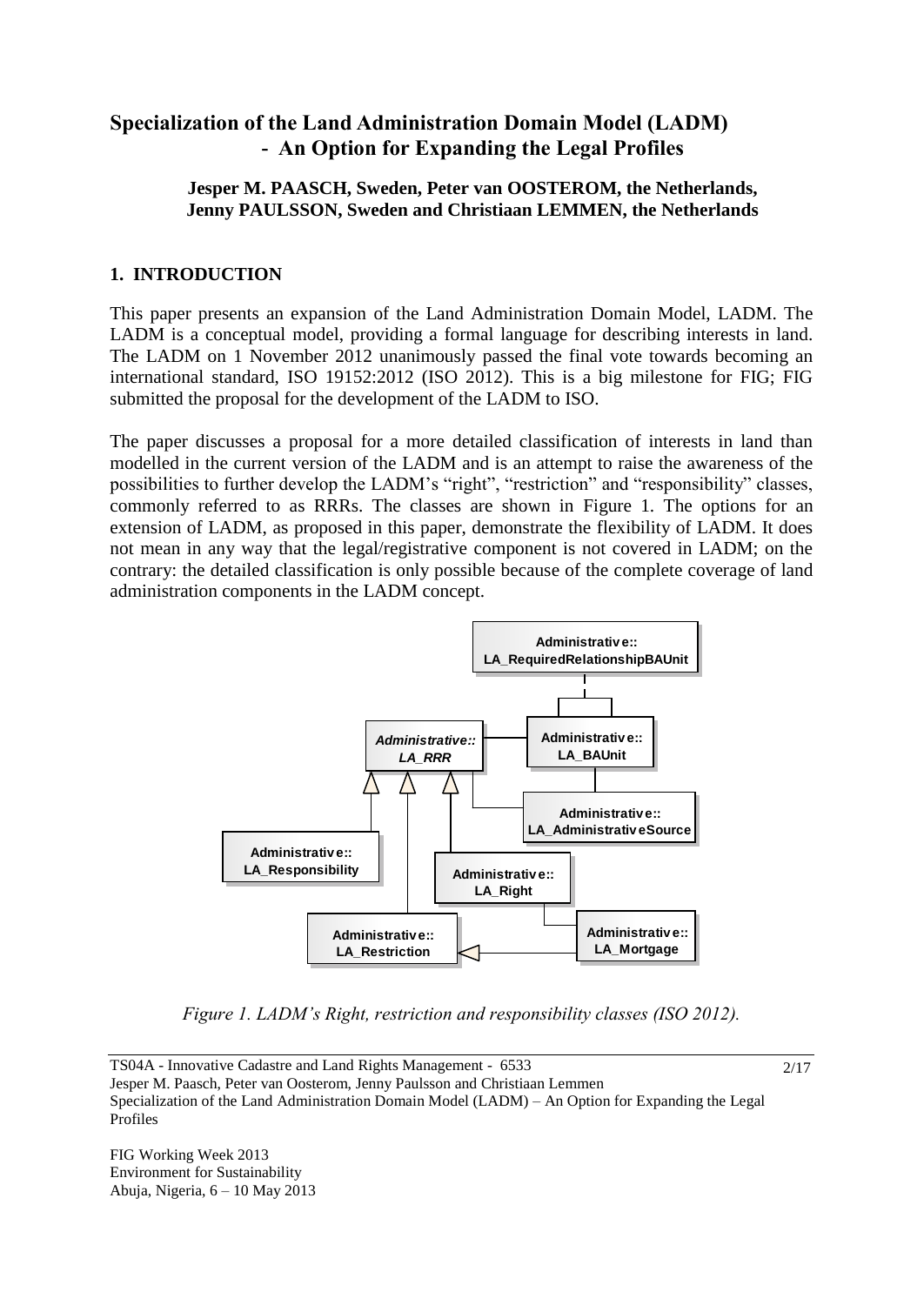In this paper the authors use the classification of interests in land described in the newly developed Legal Cadastral Domain Model, LCDM (Paasch 2012a; 2012b), which is based on comparative international legal research. The model is illustrated in Figure 3 and 4. The LCDM is in this paper used as a conceptual basis for adding an additional level to the LADM classification, thus making a more detailed classification of RRRs in the LADM "Administrative package" possible.

A legal approach can be used to extend the current informative ISO LADM annexes F "Legal Profiles' and J 'Code lists', especially adding more content and 'structure' to the code lists for the Administrative Package: LA\_RightType, LA\_RestrictionType, LA\_ResponsibilityType, and LA\_MortgageType (ISO, 2012); see Section 4. The proposed changes can be an input to the next revision of ISO 19152. It should be noted here that ISO expects revisions frequently (i.e. every five years). It takes a lot of time to prepare those revisions given the comprehensive development approach within ISO. To ISO the revision procedure proves that standards are used in practice. Before any revision the paper contributes to practical implementation of the proposed improvements.

Incorporating the conceptual thinking and classification of the LCDM into the LADM enables a more detailed level of describing interests in land than the LADM"s "right", "restriction" or "responsibility" classes. This may be of future value when (if) more detailed information on land use has to be stored in national or international land administration registers. The LADM allows national specializations to be added to the standard. However, such specializations may be useful when used within a nation, but are of rather limited value when more detailed data in interests in land has to be exchanged internationally. This would require also agreeing on the refinement and structure of the LA\_RRR subclasses (including international maintenance of code lists). This paper aims at starting the debate on such a legal expansion of the international standard.

Other initiatives of frameworks for exchanging cadastral information are e.g. the EULIS and INSPIRE initiatives. EULIS, European Land Information Service, is an online service providing land and real property information. EULIS provides easy access to land and property information for professional customers in Europe and also provide information about different land registration conditions in Europe. Access to European Land Registers is supported by information on the local land registration environment and a glossary of terminology (see e.g. [http://eulis.eu;](http://eulis.eu/) Ploeger & van Loenen, 2005; Ploeger & van Loenen, 2004).

INSPIRE, Infrastructure for Spatial Information in the European Community, (INSPIRE, 2007) is an EU directive that, together with its guidelines and implementing rules, provides data specifications for themes to be exchanged within the European Community, such as administrative units and cadastral parcels, among a range of other themes. See

TS04A - Innovative Cadastre and Land Rights Management - 6533 Jesper M. Paasch, Peter van Oosterom, Jenny Paulsson and Christiaan Lemmen Specialization of the Land Administration Domain Model (LADM) – An Option for Expanding the Legal Profiles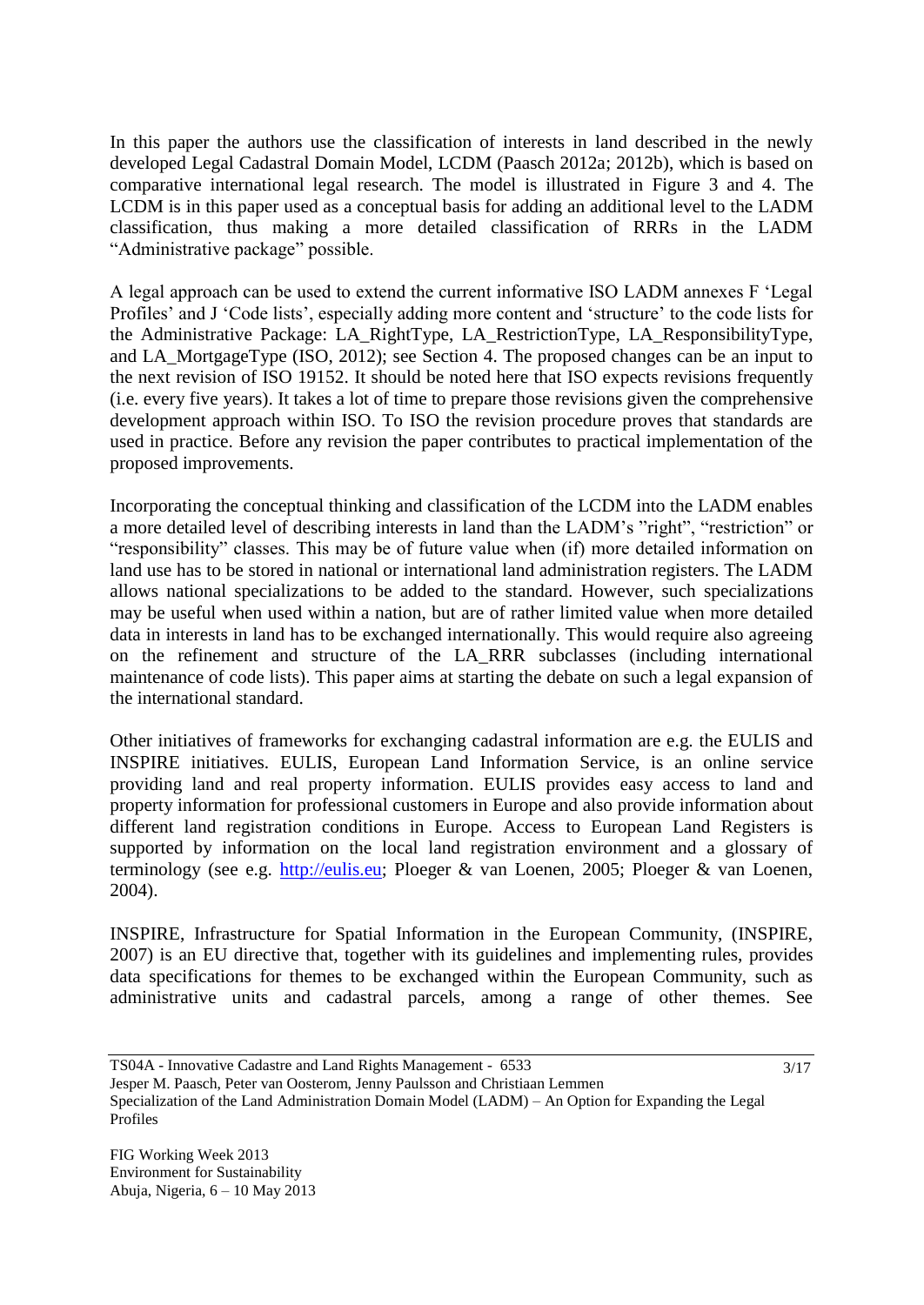[http://inspire.jrc.ec.europa.eu/index.cfmf](http://inspire.jrc.ec.europa.eu/index.cfm)or INSPIRE data specifications, guidelines and regulations.

Any exchange of data would require (some form of) international maintenance of tables. This is, however, not a realistic approach, since there is no pan-governmental organisation that, to these authors" knowledge, has expressed any interest in maintaining such international lists. An alternative is to include the extended code lists, with internationally agreed values, in the (next version of) the LADM standard and perhaps make these code lists normative rather than informative. Both approaches help structuring and harmonizing international exchange of data in interests in land. In the meantime, proposed new values for these code lists could be maintained by the editors of the LADM standard and be disseminated via the LADM Wiki [\(http://wiki.tudelft.nl/bin/view/Research/ISO19152/WebHome\)](http://wiki.tudelft.nl/bin/view/Research/ISO19152/WebHome).

The remainder of the paper is organized as follows. The LCDM is first introduced and discussed in Section 2. Next the LADM is expanded with a more refined legal modelling in Section 3. The modification and extension of the LADM code lists in the administrative package is next discussed in Section 4. Finally, Section 5 contains the main conclusions and recommendations for future work.

# **2. THE LEGAL CADASTRAL DOMAIN MODEL**

Rights and regulations influence ownership. So-called absolute ownership only exists in theory, since no-one is allowed to execute his/her absolute ownership. (Hereafter "his" is used for his/her.) There is always one or more private or public regulations limiting the use of the property, i.e. the owner"s ownership functions (Ekbäck, 2000) are reduced. Examples are when the owner grants someone a use right on his property, the limitation not to build certain constructions or e.g. the maintenance of buildings. The concept of ownership can therefore not be discussed without also discussing private and public imposed restrictions limiting the owner"s right (in part or in whole) to use the property, e.g. by removing some of his/her rights to the added value from the land or limiting his/her effective use right of the property. The owner"s "absolute" ownership right is reduced on all or some of his ownership functions, depending on the nature of the restriction. Obligations may also be imposed on the owner, e.g. regarding the maintenance of buildings on the property. Furthermore, the owner may be granted some of his/her (original) rights previously limited by a regulation by being granted permissions/dispensation from a regulation, i.e. restoring (some of) the owner"s ownership functions. The influence of rights, restrictions and responsibilities are illustrated in Figure 2 where the owner's ownership functions are reduced by public or privately imposed restrictions and obligations to use or otherwise facilitate the property.

The right of ownership is in the LCDM classified as a separated right between a person and land. Even if ownership traditionally may be regarded as a uniform right, the right of ownership is, conceptually speaking, a collection of several other rights/ownership functions as described above. If we treat ownership as a "bundle-of-rights" (Simpson, 1976), the

TS04A - Innovative Cadastre and Land Rights Management - 6533 Jesper M. Paasch, Peter van Oosterom, Jenny Paulsson and Christiaan Lemmen Specialization of the Land Administration Domain Model (LADM) – An Option for Expanding the Legal Profiles 4/17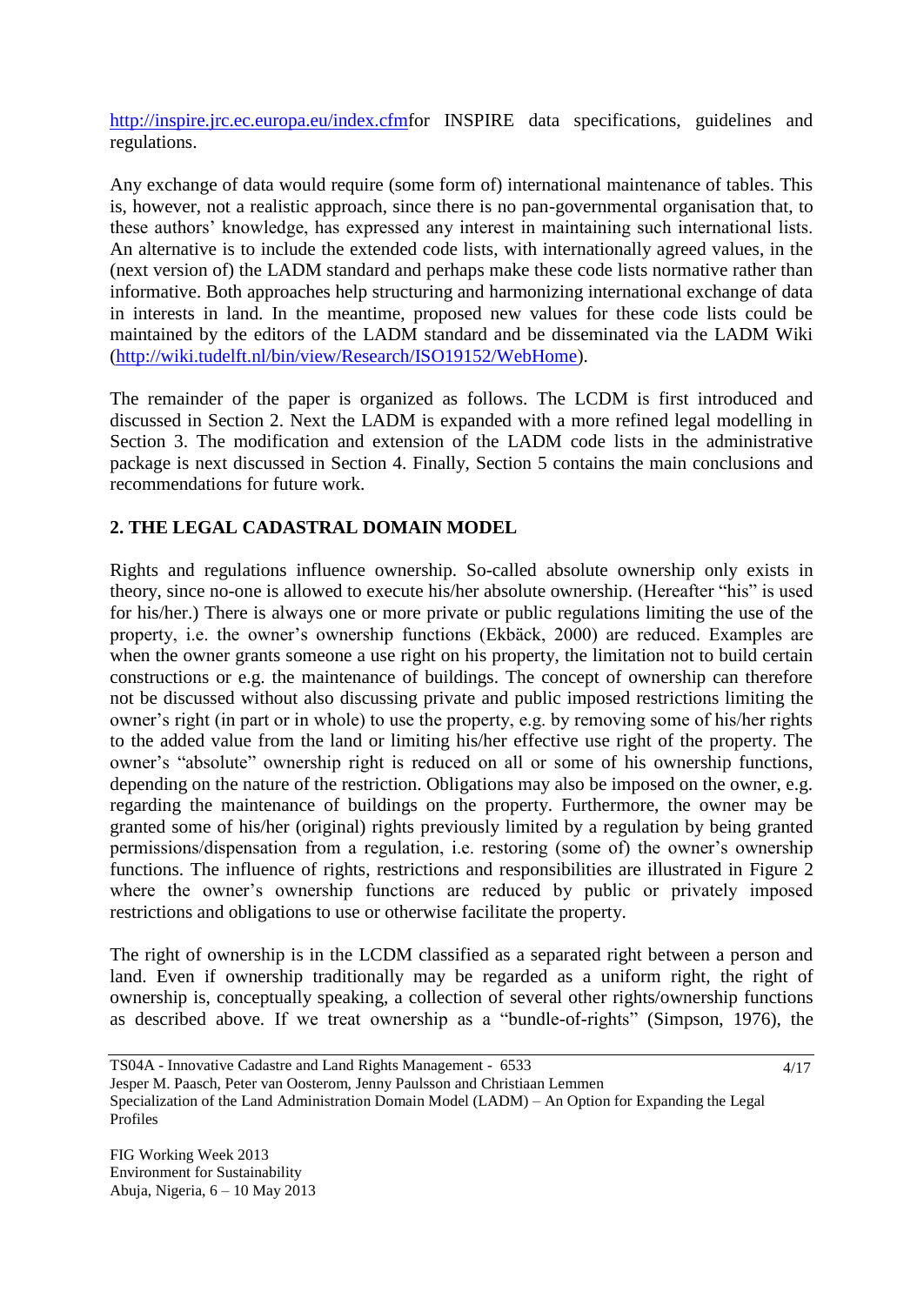"bundle" can be classified as a property to property right or person to property right, depending on the executer.



*Figure 2. Right, restrictions and responsibilities influencing the right of ownership. Based on Ekbäck (2000).*

The conceptual basis of the LCDM is that interests in land can be classified according to how they are limiting or beneficial to real property ownership. The classification is based on the paradigm that there are two major types of interest in land, privately agreed interests and regulations imposed by a public agency to further the interests of society. The administrative (i.e. legal) part of land administration is based on national (or even state/provincial) level legislation, which is supposedly very different in the various legislations.

The LADM standard is conceived in international consensus. For this reason the first version of the standard has been limited with regard to the details it describes and the administrative part was limited to the top level structure of LA\_RRR and its immediate subclasses. The

5/17

```
TS04A - Innovative Cadastre and Land Rights Management - 6533
Jesper M. Paasch, Peter van Oosterom, Jenny Paulsson and Christiaan Lemmen
Specialization of the Land Administration Domain Model (LADM) – An Option for Expanding the Legal 
Profiles
```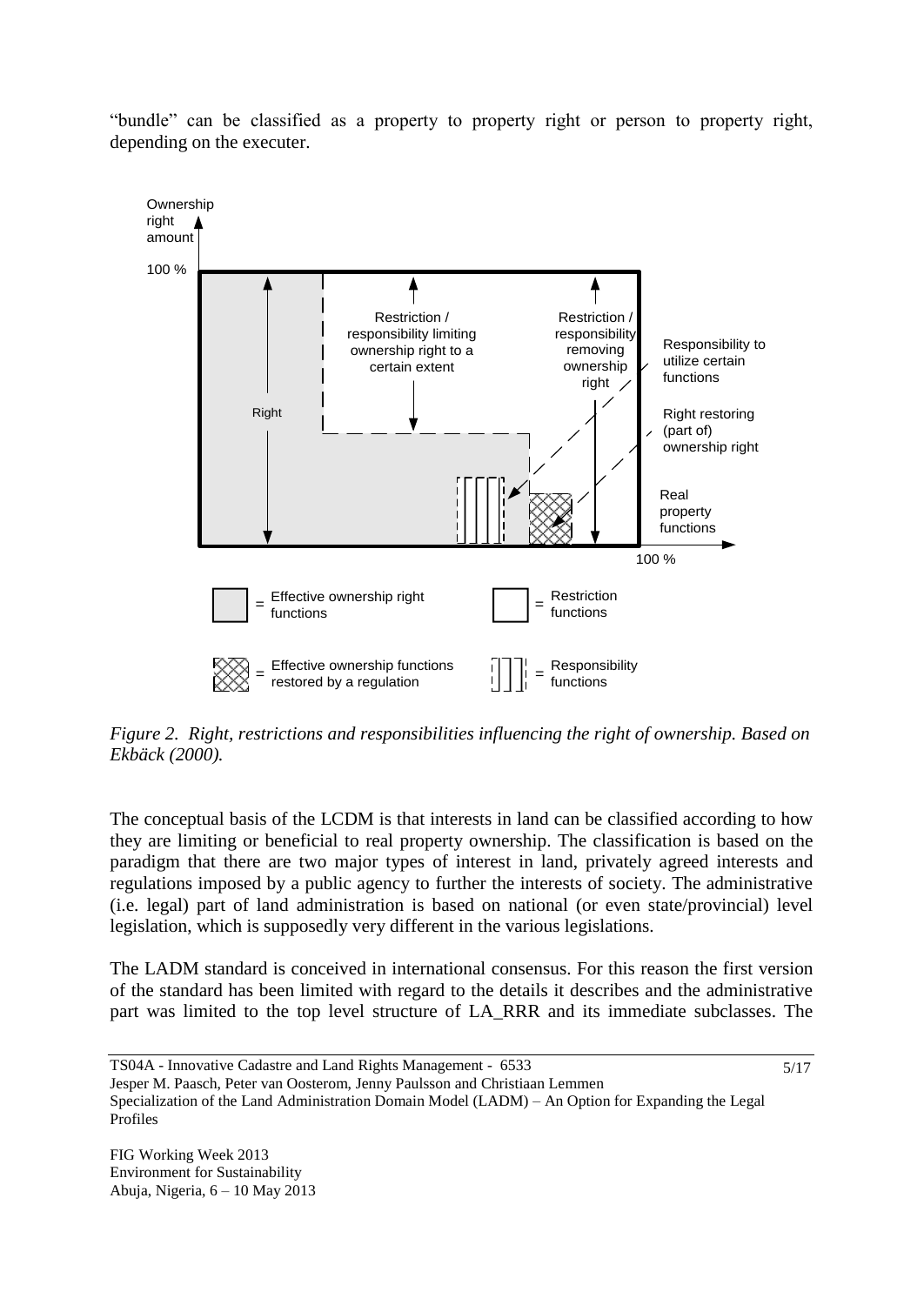LCDM does not, in principle, differ from the LADM, except from that the model is based on the RRR"s influence on ownership, which is seen as the central interest in land. The LCDM is based on comparative international legal investigations, including case studies from Portugal, Germany, the Netherlands, Ireland and Sweden. The legal patterns, which were observed in the legislation of these different jurisdictions, representing quite a number of the main legal doctrines, were quite similar and therefore included in the LCDM. These patterns are also good candidates for the extension of LADM.

Private interests are in the LCDM divided into five groups: *Common*, *Property to property right*, *Person to property right*, *Latent right* and *Monetary liability*, as shown in Figure 3. Common can e.g. be a property jointly owned by other properties; a property to property right is e.g. an easement; a person to property right is e.g. a personal use right; a latent right is a right not executed yet, e.g. a pre-emption right, and a monetary liability is a financial claim, e.g. a mortgage. Full definitions are not provided here for space reasons, but can be seen in Paasch (2012a). Further examples are provided in Section 3.2 in this paper.





6/17

TS04A - Innovative Cadastre and Land Rights Management - 6533 Jesper M. Paasch, Peter van Oosterom, Jenny Paulsson and Christiaan Lemmen Specialization of the Land Administration Domain Model (LADM) – An Option for Expanding the Legal Profiles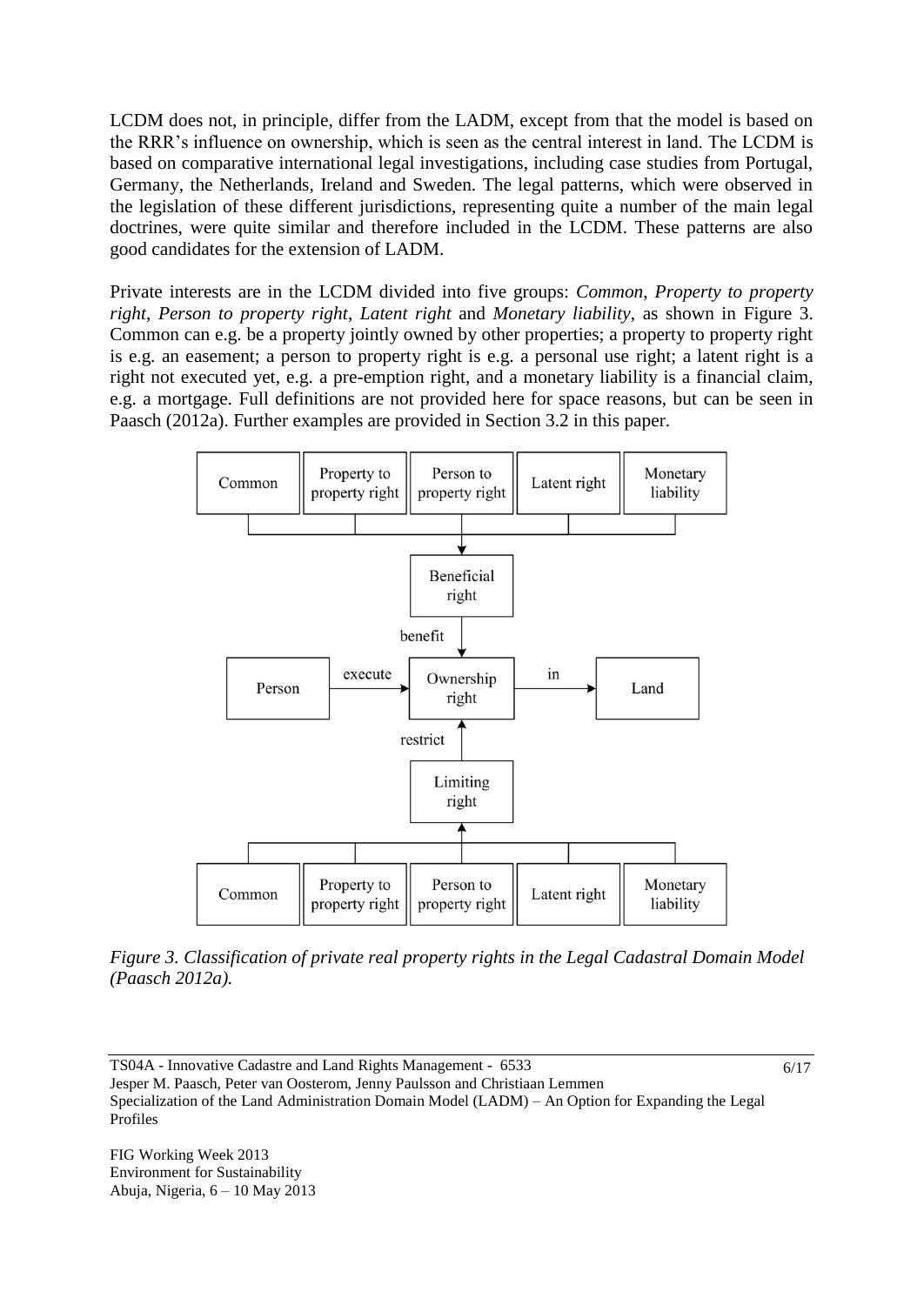Public interests are in the LCDM divided into six groups: *general* or *specific prohibitions* or *obligations* and *general* or *specific advantages*. See Figure 4. Publicly imposed regulations and decisions influencing ownership can be classified as general or specific *public restriction, public responsibility* (e.g. being obliged to perform some duties issued by a public administration) or a *public advantage,* i.e. a publicly imposed right (e.g. the right holder is being granted certain privileges by a public administration in relation to others not granted any privileges, for example a dispensation from a public restriction to build within urban areas). Public specific restrictions and responsibilities are based on decisions affecting a limited and defined set of properties. An example is a municipal development plan which may e.g. involve a prohibition to erect new buildings on properties within the planned area and/or specifying certain mandatory measures to be undertaken. Such measures could involve water and sewage solutions, establishment or alteration of private roads connected to the public roads network or the maintenance of green areas. Full definitions are not provided here for space reasons, but can be seen in Paasch (2012a). Further examples are provided in Section 3.3 in this paper.



*Figure 4. Classification of public regulations in the Legal Cadastral Domain Model (Paasch 2012a).*

7/17

TS04A - Innovative Cadastre and Land Rights Management - 6533 Jesper M. Paasch, Peter van Oosterom, Jenny Paulsson and Christiaan Lemmen Specialization of the Land Administration Domain Model (LADM) – An Option for Expanding the Legal Profiles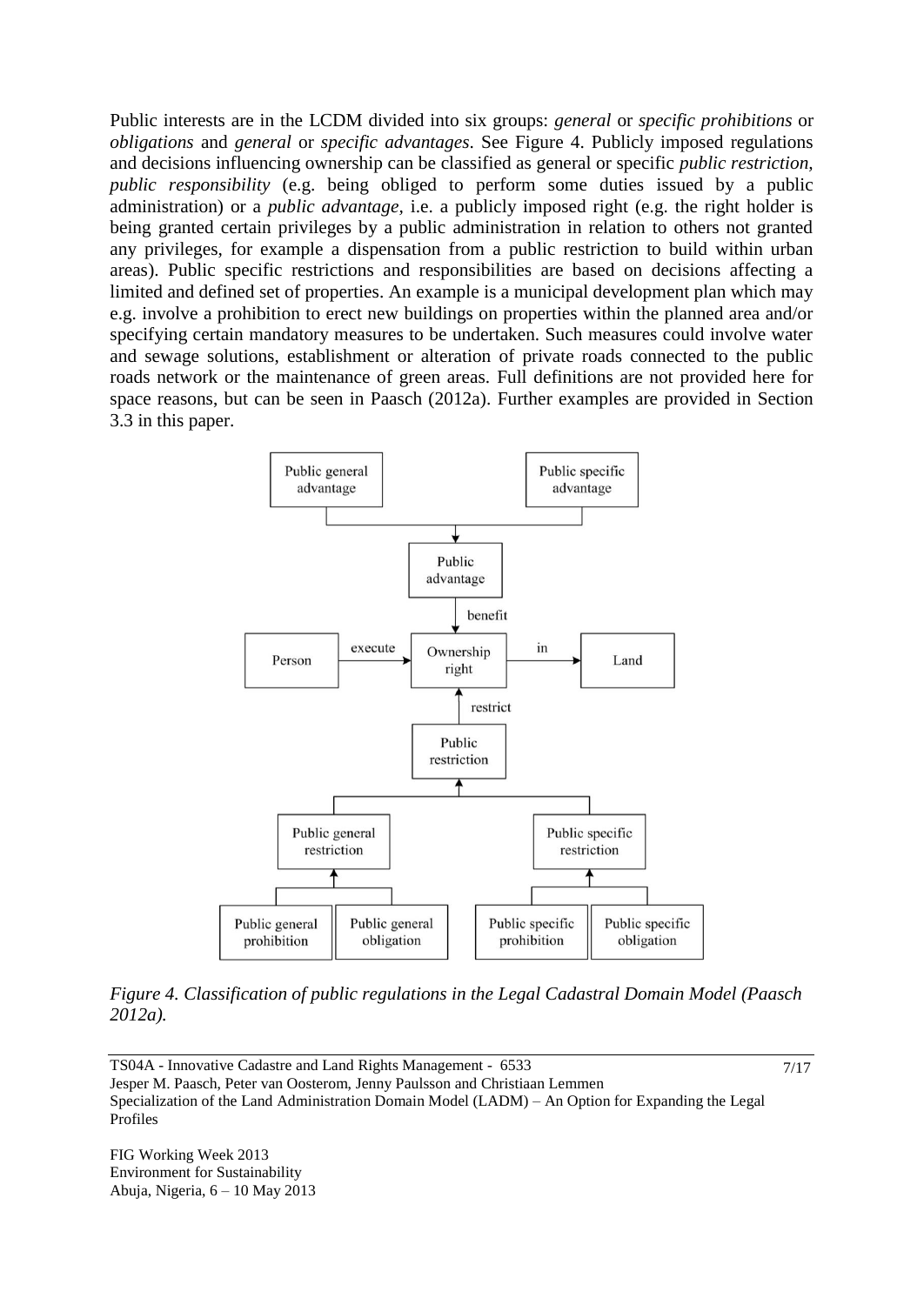## **3. EXPANDING THE LADM LEGAL PROFILES**

The "realm of private law" and the "realm of public law" are mentioned in the LADM"s informative annex F, containing legal profiles (ISO, 2012). The LCDM classification of private and public interests can therefore be implemented in the LADM on a conceptual level. This has been proposed in this paper by adding the LCDM classification for the purpose of creating a more detailed, standardized classification of RRRs than in the current standard.

#### **3.1 Terminology**

The terminology used in the LCDM differs from the terminology used in the LADM. The reason is that the LCDM was developed in parallel with the LADM, where the terms changed during the development phase. Now that the LADM has an accepted terminology it is therefore advisable to adjust the LCDM terminology when using the model to expand the LADM legal profiles in order to avoid confusion and achieve uniformity. The LCDM"s "person" is synonymous with the LADM's "party", which will be used henceforth in this paper and the LCDM"s "prohibition" and "obligation" terms can be substituted with "restriction" and "responsibility". The LCDM's "advantage" term can be substituted with "right".

The authors are aware that the term common is ambiguous as it can have two interpretations: "Normal, basic, standard" and "shared, joint." "Common" is an accepted term in land management for properties jointly owned by other properties, see e.g. Elinor Ostrom´s *Governing the Commons* (Ostrom, 1990). In the LCDM and in this paper "Common" is used for properties collectively owned by other properties (often adjacent).

The LADM's "LA Mortgage" term (i.e. a financial security in a real property) is by the authors judged as being rather limited, aiming at a specific type of financial relation between the Party and the right holder. The LCDM"s "monetary liability" term seems more appropriate since it covers a wider range of financial relations. The class has relations to the LA\_Right and LA\_Restricion classes, which is in accordance with the LADM, however, the current LA\_Mortgage class should be interpreted in a wider sense in order to encompass even other types of financial relations, e.g. the German *Rentenschuld* (Paasch, 2011), without switching to new name for the class (e.g. LA\_MonetaryLiability) in order to keep LADM backwards compatible after the legal refinement. A monetary liability (LA\_Mortgage) is a relation in terms of security for e.g. a loan between the real property owner and the right holder. Examples are the German *Hypotek,* the Irish *mortgage*, the Dutch *hypotheek,* the Swedish *mortgage lien* (Paasch, 2011) and *the Portuguese hipoteca* (Hespanha et al., 2009) rights. The rights can be either beneficial or limiting to real property ownership (Paasch, 2011). The right holder may in many legal systems authorize a forced sale of the real property if the mortgagee does not fulfil the specified financial obligations. A monetary liability might be seen as a latent right (i.e. a right not yet executed), but is in this model described as a separate class

TS04A - Innovative Cadastre and Land Rights Management - 6533 Jesper M. Paasch, Peter van Oosterom, Jenny Paulsson and Christiaan Lemmen Specialization of the Land Administration Domain Model (LADM) – An Option for Expanding the Legal Profiles 8/17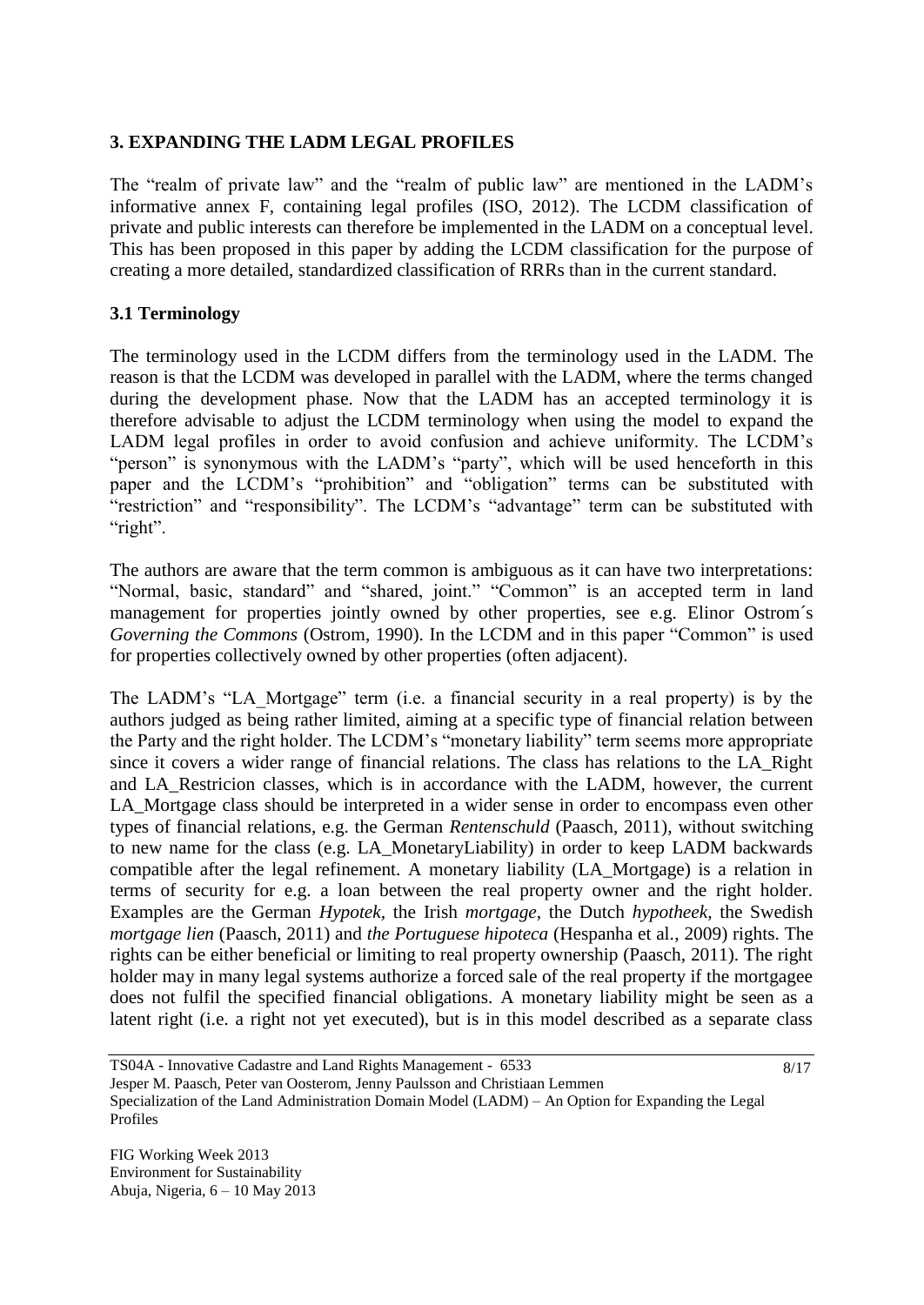because of its strong financial content. A mortgage is a restriction to ownership, since the owner of the real property is forced to tolerate certain conditions.

# **3.2 Extended legal profiles, private law**

The top level (and abstract) classes for the realm of private law are LA\_PrivateRight, LA PrivateRestriction and LA PrivateResponsibility. They are specializations of respectively LA\_Right, LA\_Restriction and LA\_Responsibility, which should also be made abstract (implying a change proposal to the LADM standard). Interests belonging to the realm of private law can, as mentioned, be divided into the following groups for each RRR: *Common, Property to Property, Person to property* and *Latent*. Monetary liability is already described in the LADM and is therefore not part of the proposed specialisation. These groups can be used for further specializations of the above mentioned top level private law classes, as described below.

The *Common* relation is a real property to land relation executed in land legally attached to two or more real properties. Owners of the real properties (in the LADM termed Basic Administrative Unit, LA\_BAUnit) execute co-ownership rights in the land at issue (Paasch, 2011). I.e. the real property is owned by other properties, not persons. Examples are the German *Anliegerflutstück*, the Dutch *mandeligheid,* the Swedish *samfällighet* (Paasch, 2011) and the Portuguese *Baldios* (Hespanha et al., 2009). The relation is covered in the LADM by allowing a LA\_BAUnit to be a Party owning (a share of) another LA\_BAUnit. A *Common* ownership right may also be beneficial for the real properties having a share in the common property as it allows the use and profit of the land not to be accessible to others than the shareholder properties. However, the right can also at the same time be seen as a restriction or obligation to ownership since the participating real properties may have to contribute to the maintenance and management of the legally attached land. Note that this "restriction aspect" may be considered as a kind of mirror of the beneficial side in the model, on a conceptual level. Perhaps at system implementation level it could be decided to store and maintain only one side of the mirror and derive the other side when needed (further investigations are required to validate this hypothesis). The *Common* relation can therefore execute a right, restriction or generate a responsibility, which can be placed in the LA\_CommonRight, LA\_CommonRestriction or LA\_CommonResponsibility classes, depending on the actual content of the relation. See Figures  $5 - 7$ .

The *Property to property* relation is executed by the owner of a real property (#1) in another real property (#2), due to his/her ownership, i.e. the right is attached to the property #1. Examples are the German *Grunddienstbarkeit*, the Irish *easement*, the Dutch *erfdienstbaarheid,* and the Swedish s*ervitut* (Paasch, 2011), the Portuguese *servidoes prediais* (Hespanha et al., 2009). Property to property rights are beneficial to ownership for the dominant real property (#1) as they allow the use and benefits of the servant real property (#2). However, the right can also at the same time be seen as a limitation since the participating real properties (#1 and potentially also others) have to contribute to the

TS04A - Innovative Cadastre and Land Rights Management - 6533 Jesper M. Paasch, Peter van Oosterom, Jenny Paulsson and Christiaan Lemmen Specialization of the Land Administration Domain Model (LADM) – An Option for Expanding the Legal Profiles 9/17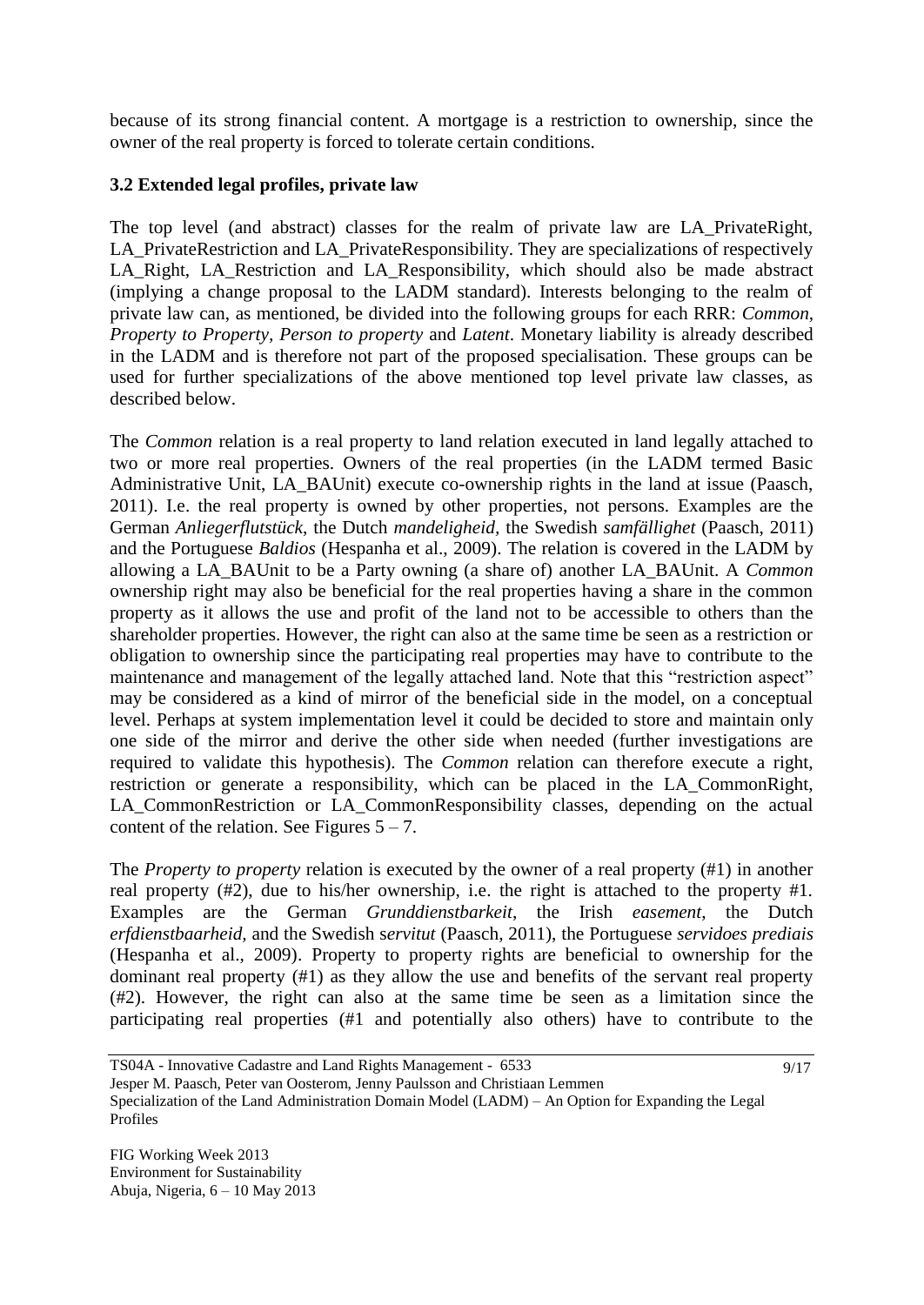maintenance and management of the servant real property (#2) and facilities they use on the property (#2). This "restriction aspect" may also be considered as a kind of mirror of the beneficial side in the model. The property to property relation can execute a right, restriction or generate a responsibility, which thus exists as a *property to property right*, *property to property restriction* or *property to property responsibility*, depending on the actual content of the relation and modelled with the LA\_PropertyToPropertyRight, LA\_PropertyToPropertyRestriction or LA\_PropertyToPropertyResponsibility classes. See Figures  $5 - 7$ .

The LCDM"s *Person to property* relation contains interests executed by a person to use, harvest the fruits/material of, rent or lease the real property in whole or in part. Examples are the German *Niessbrauch*, the Irish *profit á prendre*, the Dutch *erfpacht,* the Swedish *tomträtt* rights (Paasch, 2011) and the Portuguese *Usufructo* (Hespanha et al., 2009). Person to property rights can be beneficial by the income of a rent to the property owner by allowing someone else to use one"s real property or demanding some actions to be performed. This "restriction aspect" may also be considered as a kind of mirror of the beneficial side in the model. The person to property relation can execute a right, restriction or generate a responsibility, which can be placed in the LA\_PartyToPropertyRight, LA\_PartyToPropertyRestriction or LA\_PartyToPropertyResponsibility classes, depending on the actual content of the relation. See Figures  $5 - 7$ .

The *Latent right* relation contains relations not yet executed on a real property. Examples are e.g. a mining concession which may be granted years before it is used, i.e. the right is latent until it is activated. Other examples are the German *dingliches Vorkaufsrecht*, the Irish *right of entry or of re-entry attached to a legal estate*, the Dutch *voorkeursrecht,* the Swedish *hembudsskyldighet* (Paasch, 2011) and the Portuguese *preferencia* (Hespanha et al., 2009). When executed, the relation will belong to one of the other RRR sub-classes. The latent relation may therefore execute a right, restriction or generate a responsibility, which thus is creating a LA\_LatentRight*,* LA\_LatentRestriction or LA\_LatentResponsibility, depending on the actual content of the relation itself. See Figures  $5 - 7$ .

# **3.3 Extended legal profiles, public law**

The top level (and abstract) classes for the realm of public law are LA\_PublicRight, LA PublicRestriction and LA PublicResponsibility. They are specializations of respectively LA\_Right, LA\_Restriction and LA\_Responsibility. Interests in land belonging to the realm of public law can be classified as belonging to three groups according to the functions they execute: 1) Public regulations creating a prohibition for the real property owner to perform certain activities on his/her real property (LA\_PublicRestriction); 2) Public regulations creating an obligation for the real property owner to perform certain activities on his/her real property (LA\_PublicResponsibility); 3) Public regulations creating an advantage (i.e. a permission /dispensation /concession) allowing the real property owner to (i.e. voluntarily) conduct certain activities on his/her property (LA\_PublicRight). Any permission is an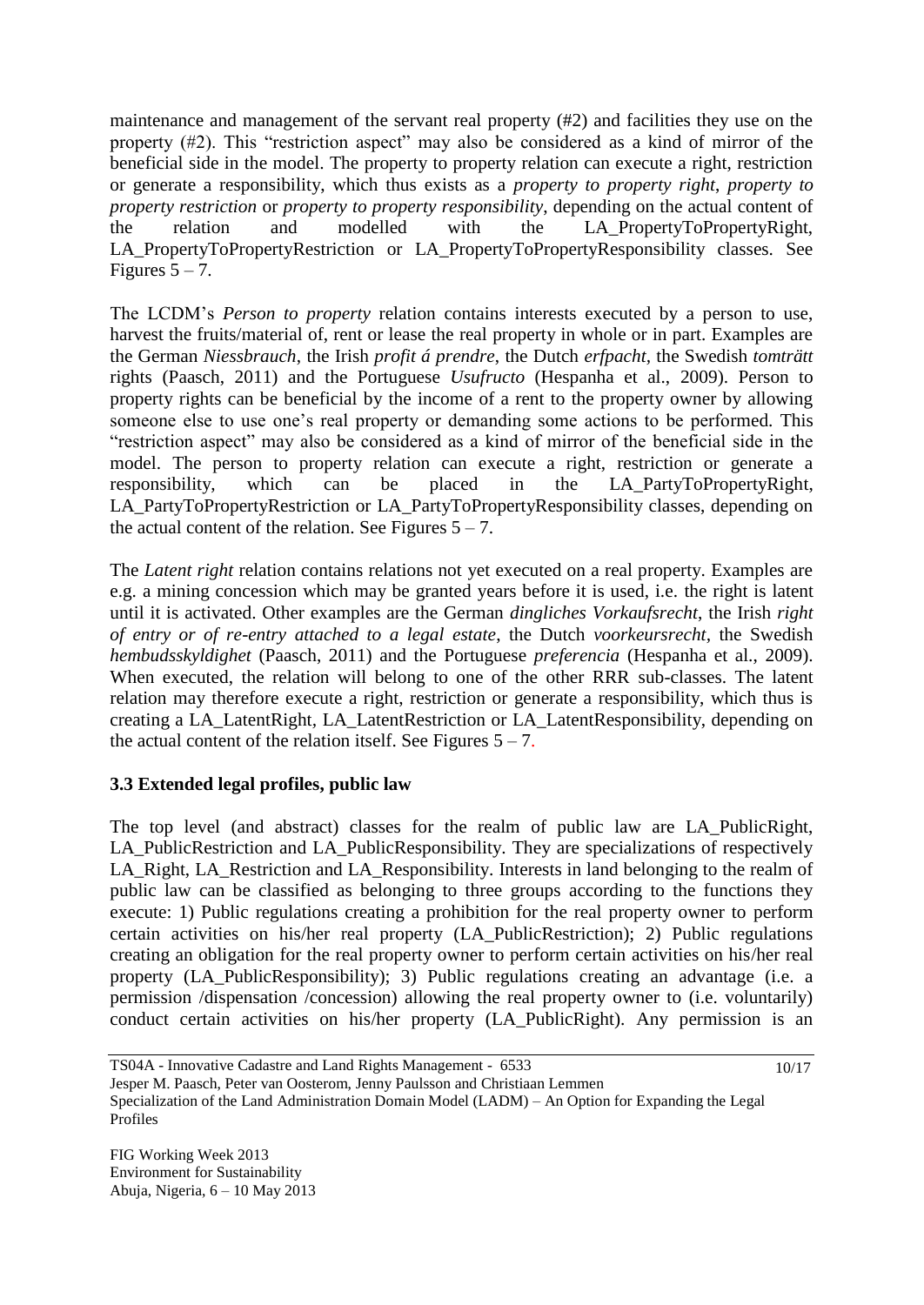interaction with a prohibition or obligation at instance level (e.g. a permission to build within an otherwise restricted coastal non-building zone). There would be no need for any permission without one of these limiting regulations. This classification is in accordance with the LADM"s "RRR" classification.

The public RRR"s can, as described in the LCDM, be divided into general and specific types. Public general restrictions and responsibilities are, as we have seen, regulations prohibiting or mandating activities on certain types of real property at a general or specific level. The term specific is used for a limited number of real properties, in opposition to general, which is affecting "all" real property. The public general RRR"s could be modelled at class level (and no need to store this at instance level). This implies that the corresponding classes (LA\_PublicGeneralRight, LA\_PublicGeneralRestriction and LA PublicGeneralResponsibility) should be modelled as abstract classes. The code lists for these public general RRR classes are then considered as explicit representations of the relevant generic public legal items. This is in contrast to the public specific RRR"s, which need to be represented at instance level. An example of a specific RRR is the obtained building permit for building activities for a specific property located in an urban area. An example of a general RRR is the requirement (i.e. mandatory) to perform activities on certain types of real property, at a general level, i.e. the maintenance of production on agricultural land, which may not be withdrawn from agricultural production without prior notification/permission. The Public General RRR"s are modelled in the classes LA\_PublicGeneralRight, LA\_PublicGeneralRestriction and LA\_PublicGeneralResponsibility. See Figures  $5 - 7$ .

The *Public specific right* class contains permissions, dispensations, commissions and other public grants on land use allowing the real property owner to conduct otherwise restricted activities and thereby "reclaiming" parts of his latent real property functions limited by a restriction. The grant is creating an advantage in relation to other owners affected by the regulation. An example is a permission to conduct environmentally hazardous activities within a specific area. Conceptually, advantages can also be affecting certain types of real property. They are here placed in the *Public general right* class. They are not general permits valid for specific types of property as such, but the result of changes in legislation restoring parts of the owner"s original real property functions for a certain type of property. An example is a change in the Swedish Planning and Building Act of 1987, ch. 8, on January 1st 2008 to allow the construction of garden sheds or cabins measuring up to 15 square meters without applying for a building permit instead of the previous limitation of 10 square meters. The change in the Act expanded the owner's right to use the real property, i.e. to build a larger shed than before. The Public Specific RRR"s are modelled in the classes LA PublicSpecificRight, LA PublicSpecificRestriction and LA\_PublicSpecificResponsibility. See Figures  $5 - 7$ .

TS04A - Innovative Cadastre and Land Rights Management - 6533 Jesper M. Paasch, Peter van Oosterom, Jenny Paulsson and Christiaan Lemmen Specialization of the Land Administration Domain Model (LADM) – An Option for Expanding the Legal Profiles 11/17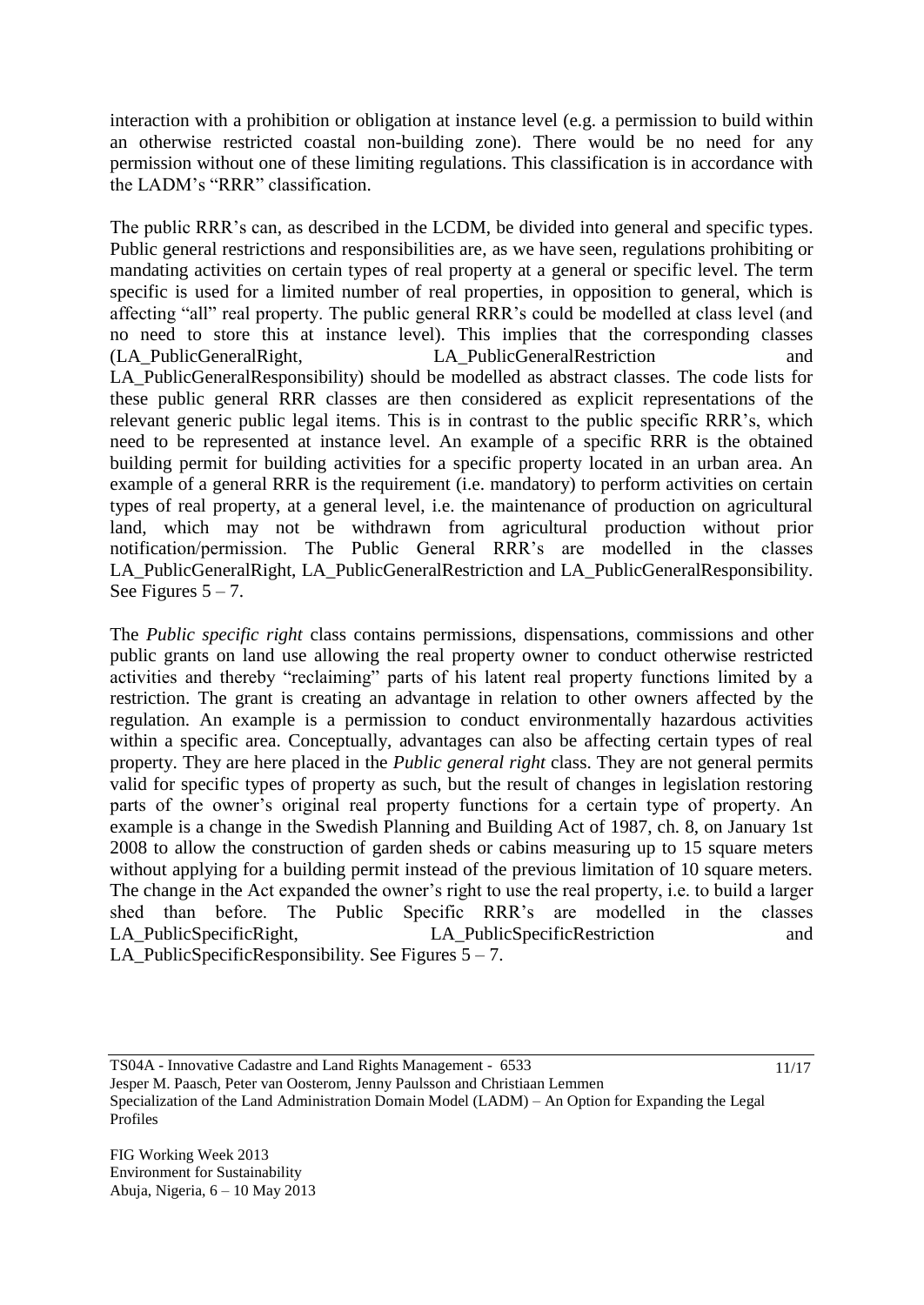

*Figure 5. Specialization of the LADM's LA\_Right legal profile. Extended profile for privately and publicly imposed rights.*



*Figure 6. Specialization of the LADM's LA\_Restriction legal profile. Extended profile for privately and publicly imposed restrictions.* 

TS04A - Innovative Cadastre and Land Rights Management - 6533 Jesper M. Paasch, Peter van Oosterom, Jenny Paulsson and Christiaan Lemmen Specialization of the Land Administration Domain Model (LADM) – An Option for Expanding the Legal Profiles 12/17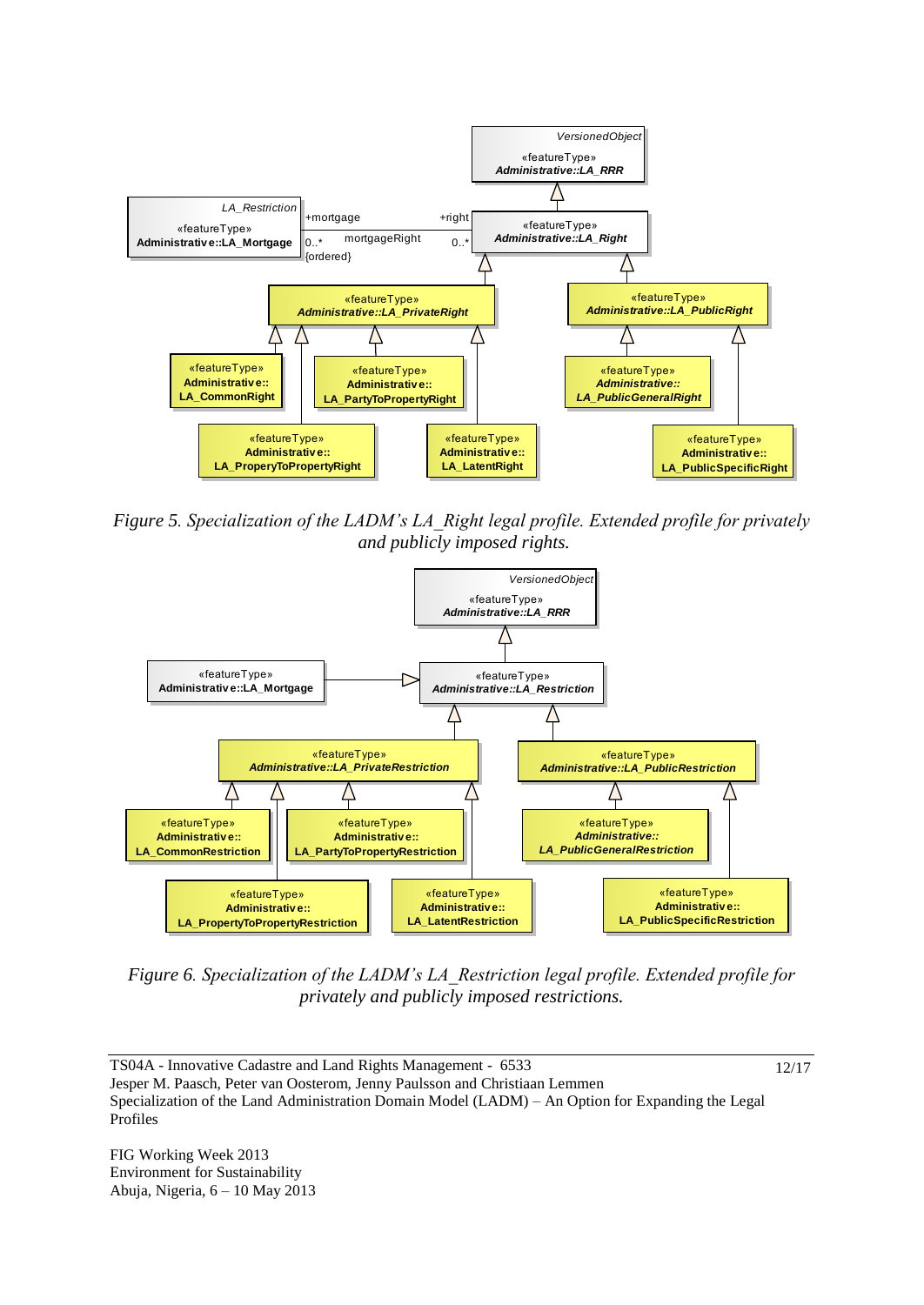

*Figure 7. Specialization of the LADM's LA\_Responsibility legal profile. Extended profile for privately and publicly imposed responsibilities.* 

# **4. MODIFICATION OF LADM CODE LISTS**

The adding of the LCDM to the LADM can be used to improve and extend the informative annexes F ("Legal Profiles") and J ("Code lists") in the current LADM version, especially by adding more content and 'structure' to the current code lists for the Administrative Package: LA\_RightType, LA\_RestrictionType, LA\_ResponsibilityType, and LA\_MortgageType); see Figure 8.



TS04A - Innovative Cadastre and Land Rights Management - 6533 Jesper M. Paasch, Peter van Oosterom, Jenny Paulsson and Christiaan Lemmen Specialization of the Land Administration Domain Model (LADM) – An Option for Expanding the Legal Profiles

13/17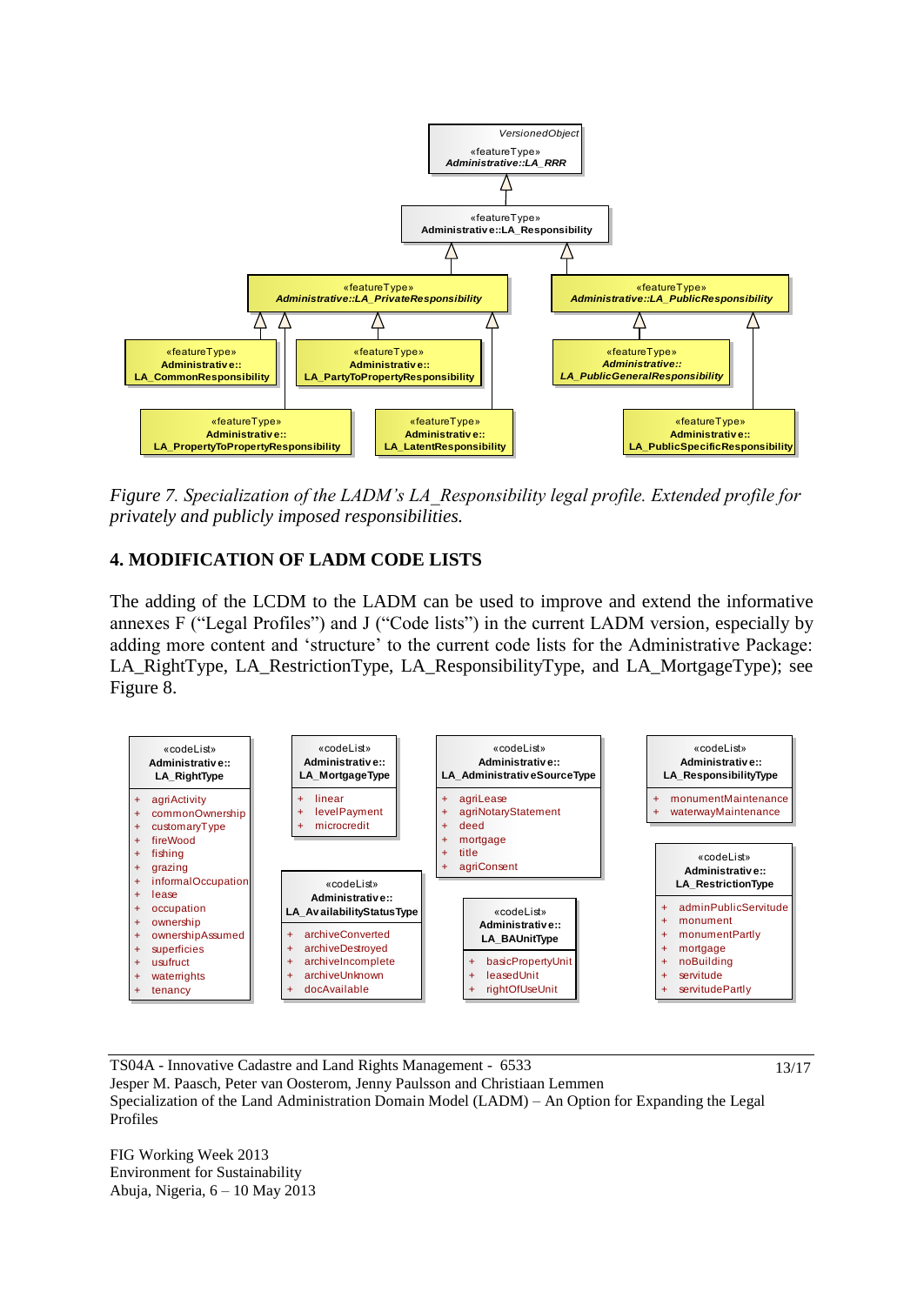# *Figure 8. LADM's current code lists for Administrative Package (Annex J.2 of the standard).*

There are a number of questions to consider with respect to the refined code list. The first set of issues is: Should there for every of the six leaf and two non-leaf subclasses of LA\_Right (see Figure 5) be separate code lists? (same question for LA\_Restriction and LA\_Responsibility), can code lists inherit from corresponding parent code lists?, and How to finally add country specific code list values (related to the standard code list values)? The second set of issues related to these code lists are related to the abstract leaf classes: Is it clear that in this model the code list values encode the public (general) regulations? How to deal in this case with country profiles in which certain (example) code list values of the LADM standard are not applicable?

# **5. CONCLUSIONS**

The result of this paper is a proposal on how the legal part of the LADM (the "administrative package", i.e. interests in land) can be expanded to rather few, conceptual classes, instead of the multitude of (national) property rights and regulation terms in the existing International Standard. Incorporating the conceptual thinking and classification of the LCDM into the LADM enables a more detailed level of modelling interests in land. This may be of future value when/if more detailed information on land use has to be stored in national or international land administration registers. The use of a more detailed terminology for RRR enables a better understanding of a nation's interests in land without having detailed knowledge of its legal system.

Judging from the research presented in this paper a future expansion of the administrative part of the LADM seems possible by integrating the LCDM"s conceptual thinking. However, more research is needed by investing more jurisdictions. The LCDM has been tested only on Western legal systems, which may be insufficient to make it valid on a global scale. For example, further investigations in the detailed structure of informal and customary rights would contribute to further develop the model. Those customary and informal rights can already be represented in the LADM (and its extension STDM: Social Tenure Domain Model, see the Annex I and Annex J of the standard), but inclusion of further options for representation of detailed attributes might be very useful for a next LADM version.

The questions in Section 4 related to handling code lists and code list values also require further attention. The extended LADM legal profiles presented in this paper are therefore to be seen as a first step towards a more detailed classification of rights, restrictions and responsibilities.

TS04A - Innovative Cadastre and Land Rights Management - 6533 Jesper M. Paasch, Peter van Oosterom, Jenny Paulsson and Christiaan Lemmen Specialization of the Land Administration Domain Model (LADM) – An Option for Expanding the Legal Profiles 14/17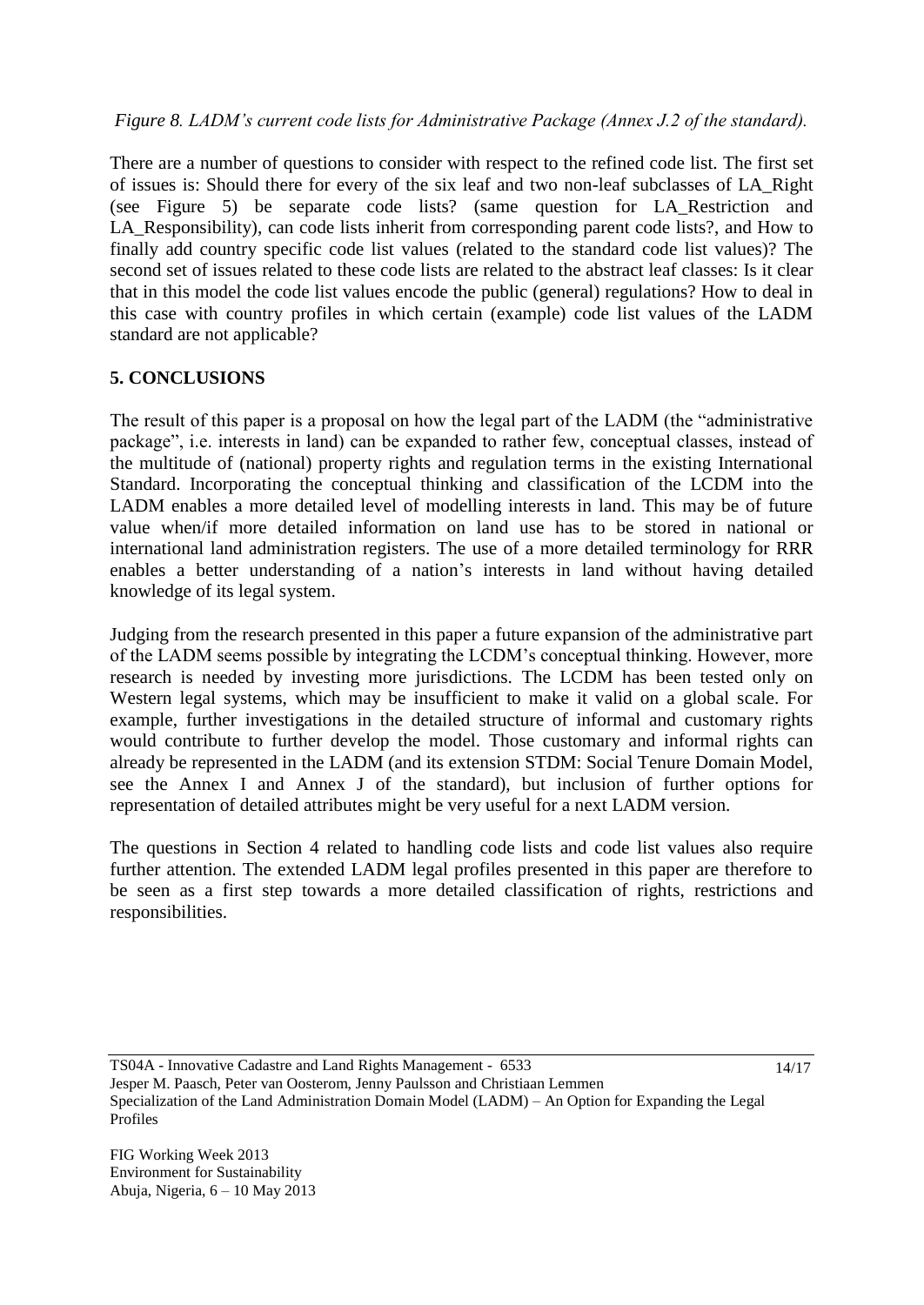## **REFERENCES**

Ekbäck, P. (2000). *Förfaranden vid planering och markåtkomst; en rättsekonomisk analys*. (In Swedish). Doctoral Thesis. KTH Royal Institute of Technology, Stockholm.

Hespanha, J. P., Jardim, M., Paasch, J. & Zevenbergen, J. (2009). Modelling legal and administrative cadastral domain: Implementation in the Portuguese legal framework. In *Journal of Comparative Law*, 4:1, 140-169.

INSPIRE (2007). *Directive 2007/2/EC*. [Directive 2007/2/EC of the European Parliament and](http://eur-lex.europa.eu/LexUriServ/LexUriServ.do?uri=CELEX:32007L0002:EN:NOT)  [of the Council of 14 March 2007 establishing an Infrastructure for Spatial Information in the](http://eur-lex.europa.eu/LexUriServ/LexUriServ.do?uri=CELEX:32007L0002:EN:NOT)  [European Community \(INSPIRE\)](http://eur-lex.europa.eu/LexUriServ/LexUriServ.do?uri=CELEX:32007L0002:EN:NOT) 14.03.2007.

ISO (2012). *Geographic information – Land Administration Domain Model (LADM)*. ISO 19152:2012(E). International Organization for Standardization (ISO). Geneva, Switzerland.

Ostrom, E. (1990). *Governing the commons. The evolution of institutions for collective action*. Cambridge University Press.

Paasch, J.M. (2011). *Classification of real property rights. A comparative study of real property rights in Germany, Ireland, the Netherlands and Sweden.* TRITA-FOB Report 2011:1. KTH Royal Institute of Technology, Stockholm, Sweden.

Paasch, J.M. (2012a). *Standardization of real property rights and public regulations – The Legal Cadastral Domain Model*. Doctoral thesis. KTH Royal Institute of Technology. Stockholm, Sweden.

Paasch, J.M. (2012b). The Legal Cadastral Domain Model. In *Proceedings of the FIG Commission 3 workshop*, Athens, Greece 11-12 December 2012. International Organisation of Surveyors (FIG), Copenhagen, Denmark.

Ploeger, H. & van Loenen, B. (2004). EULIS – At the beginning of the road to harmonization of land registry in Europe. In *European Review of Private law*, 3, 379-387.

Ploeger, H. & van Loenen, B. (2005). Harmonization of land registry in Europe. In *Proceedings of the FIG working week 2005 and 8 th International Conference on the Global Spatial Data Infrastructure (GSDI-8)*, 16-21 April 2005, Cairo, Egypt. International Federation of Surveyors (FIG), Copenhagen.

Simpson, S. R. (1976). *Land Law and Registration*. Cambridge University Press. UK.

TS04A - Innovative Cadastre and Land Rights Management - 6533 Jesper M. Paasch, Peter van Oosterom, Jenny Paulsson and Christiaan Lemmen Specialization of the Land Administration Domain Model (LADM) – An Option for Expanding the Legal Profiles 15/17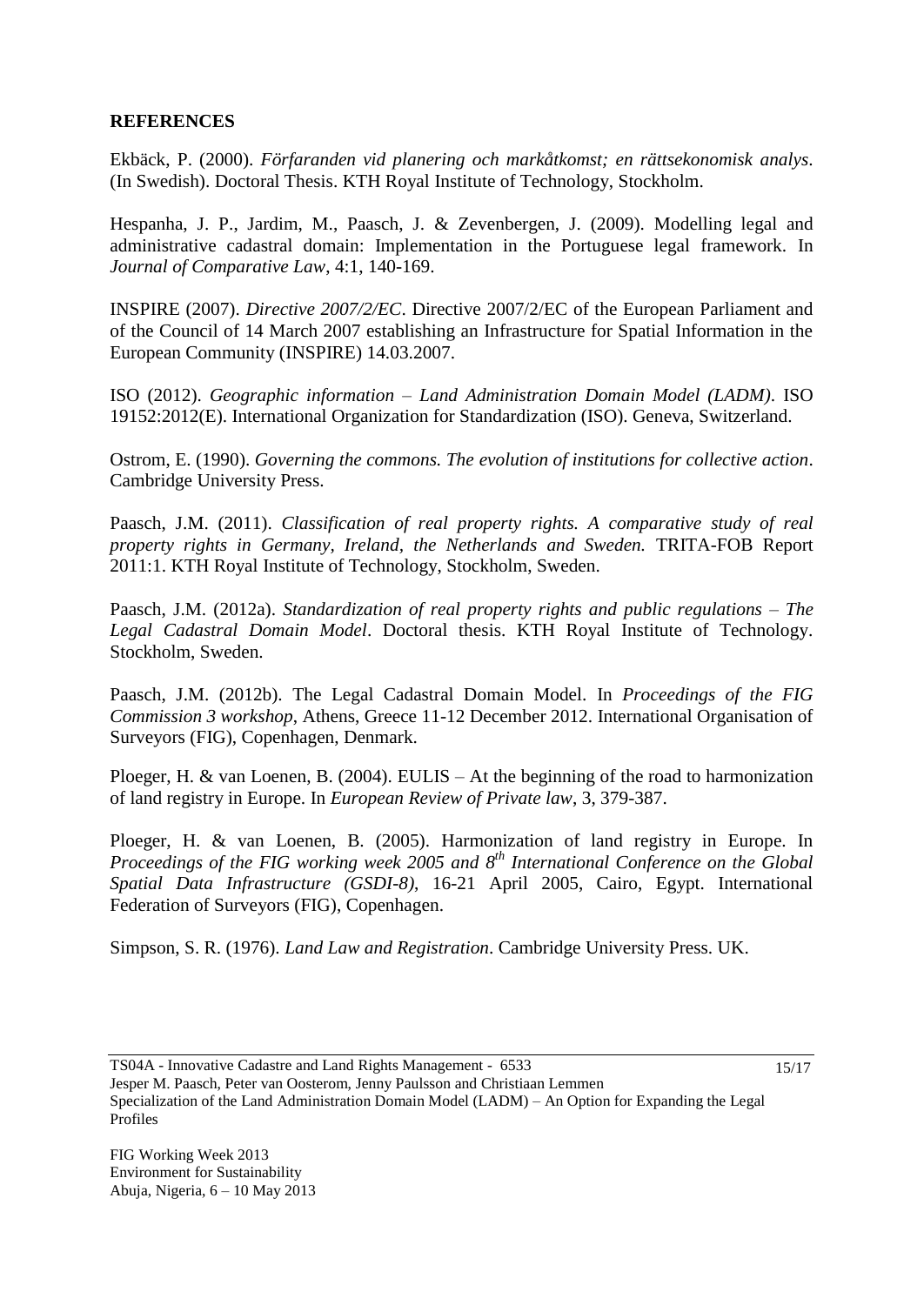## **BIOGRAPHICAL NOTES**

**Jesper M. Paasch** is a developer and researcher at Lantmäteriet, the Swedish mapping, cadastral and land registration authority, Gävle, Sweden. He holds a MSc degree in Surveying, planning and land management, a Master of Technology Management degree in Geoinformatics, both from Aalborg University, Denmark, and a PhD degree in Real Estate Planning from the KTH Royal Institute of Technology, Stockholm, Sweden. His thesis concerned the development of the Legal Cadastral Domain Model. He is chairman of the Swedish Standards Institutes technical committee on metadata for geodata and a member of the FIG joint commission 3 and 7 working group on "3D-Cadastres". He is a Swedish delegate in FIG, Commission 3, and was a delegate in the drafting team of ISO 19152:2012 LADM.

**Peter van Oosterom** obtained an MSc in Technical Computer Science in 1985 from Delft University of Technology, The Netherlands. In 1990 he received a PhD from Leiden University for his thesis "Reactive Data Structures for GIS". From 1985 until 1995 he worked at the TNO-FEL laboratory in The Hague, The Netherlands as a computer scientist. From 1995 until 2000 he was senior information manager at the Dutch Cadaster, where he was involved in the renewal of the Cadastral (Geographic) database. Since 2000, he is professor at the Delft University of Technology (OTB institute) and head of the Section "GIS Technology'. He is the current chair of the FIG joint commission 3 and 7 working group on "3D-Cadastres" (2010-2014). He was one of the co-editors of ISO 19152:2012 LADM (together with Chritiaan Lemmen and Harry Uitermark).

**Jenny Paulsson** is a senior lecturer at the Department of Real Estate and Construction Management of the KTH Royal Institute of Technology, Stockholm, Sweden. She holds a MSc degree in Surveying and a PhD degree in Real Estate Planning, both from the KTH Royal Institute of Technology. Her PhD thesis concerned 3D property rights. She is a member of the FIG joint commission 3 and 7 working group on "3D-Cadastres".

**Christiaan Lemmen** holds a PhD from Delft University of Technology, The Netherlands for the thesis: "A Domain Model for Land Administration". He is international consultant at Kadaster International and Assistant Professor at Twente University (Faculty ITC), The Netherlands. He is chair of the Working Group 7.1 "Pro Poor Land Tools" of FIG Commission 7, and contributing editor of GIM International. He is director of the FIG International Bureau of Land Records and Cadastre, OICRF. He was co-editor of ISO 19152:2012 LADM (together with Peter van Oosterom and Harry Uitermark).

TS04A - Innovative Cadastre and Land Rights Management - 6533 Jesper M. Paasch, Peter van Oosterom, Jenny Paulsson and Christiaan Lemmen Specialization of the Land Administration Domain Model (LADM) – An Option for Expanding the Legal Profiles